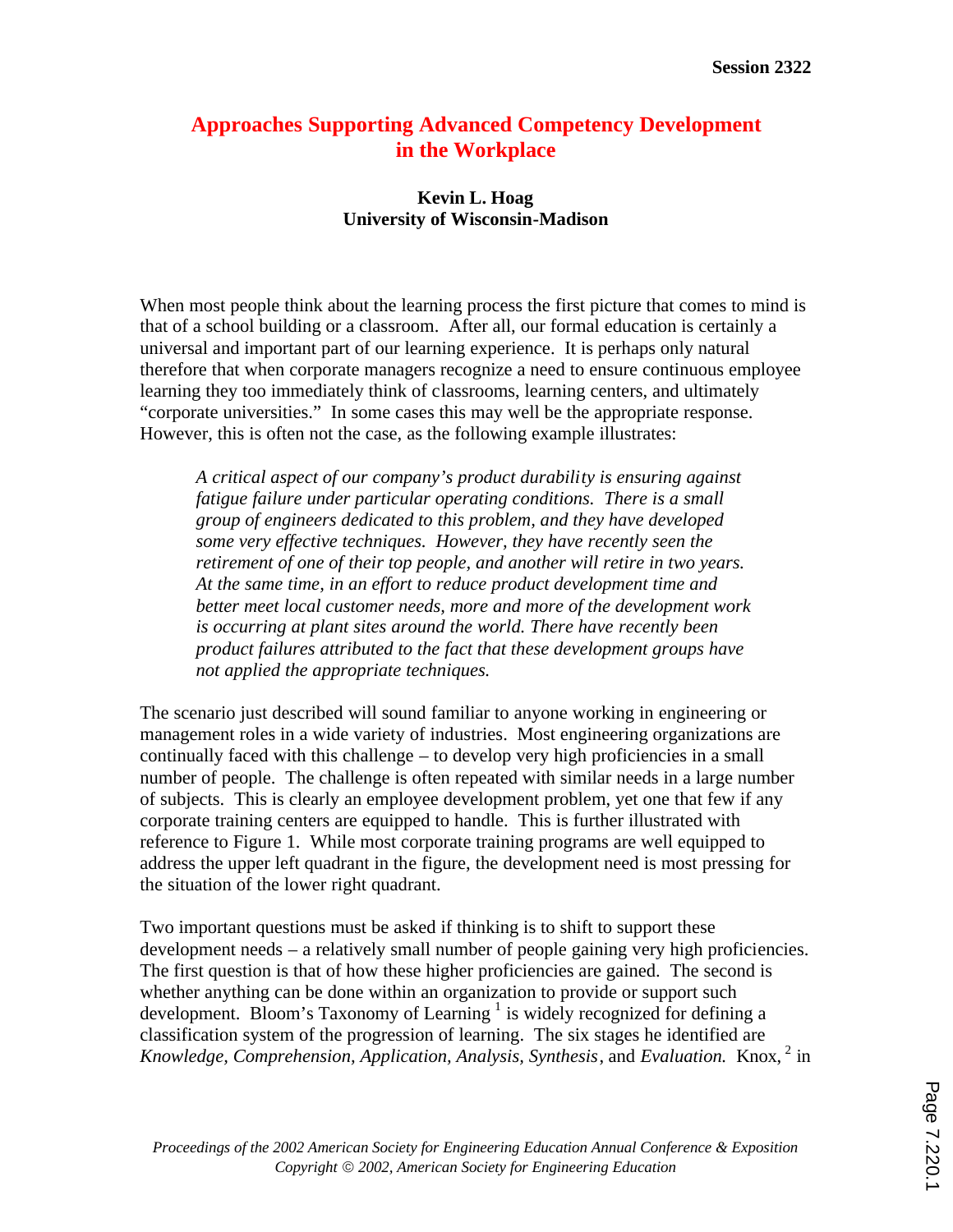

**Figure 1 Training tool usage versus audience size and proficiency requirements**

specifically addressing adult learning identified four stages that correspond closely with Bloom. His stages were identified as *Fragmentary understanding, Comprehension, Understanding of relationships, and Inclusive understanding.* The learning continuum shown in Figure 2 was created to be consistent with these well-accepted models of the stages of learning. Also identified in Figure 2 are the mechanisms most frequently used to develop the described proficiencies.

It should be emphasized that as an individual gains increased proficiency in a given subject the methods by which this is done become less explicitly defined as educational methods or tools. Herein lies the first challenge of advanced skill development? Is there anything that can be done within a professional engineering organization to ensure that these advanced development tools are in place? As identified in Figure 2, the activities to be fostered include project assignments that encourage the application of new concepts; the opportunity to ask questions of, and learn from others; and the opportunity to stretch the dialogue and experience through interaction with experts – within and more often outside of the organization. These activities are most often referred to as "experiential learning," and while such learning is often counted upon to occur on its own there are in fact a number of approaches that can be taken to foster it. A discussion of specific techniques is presented by Lee and Caffarella.<sup>3</sup> A more detailed discussion is available  $(Hoag<sup>4</sup>)$ .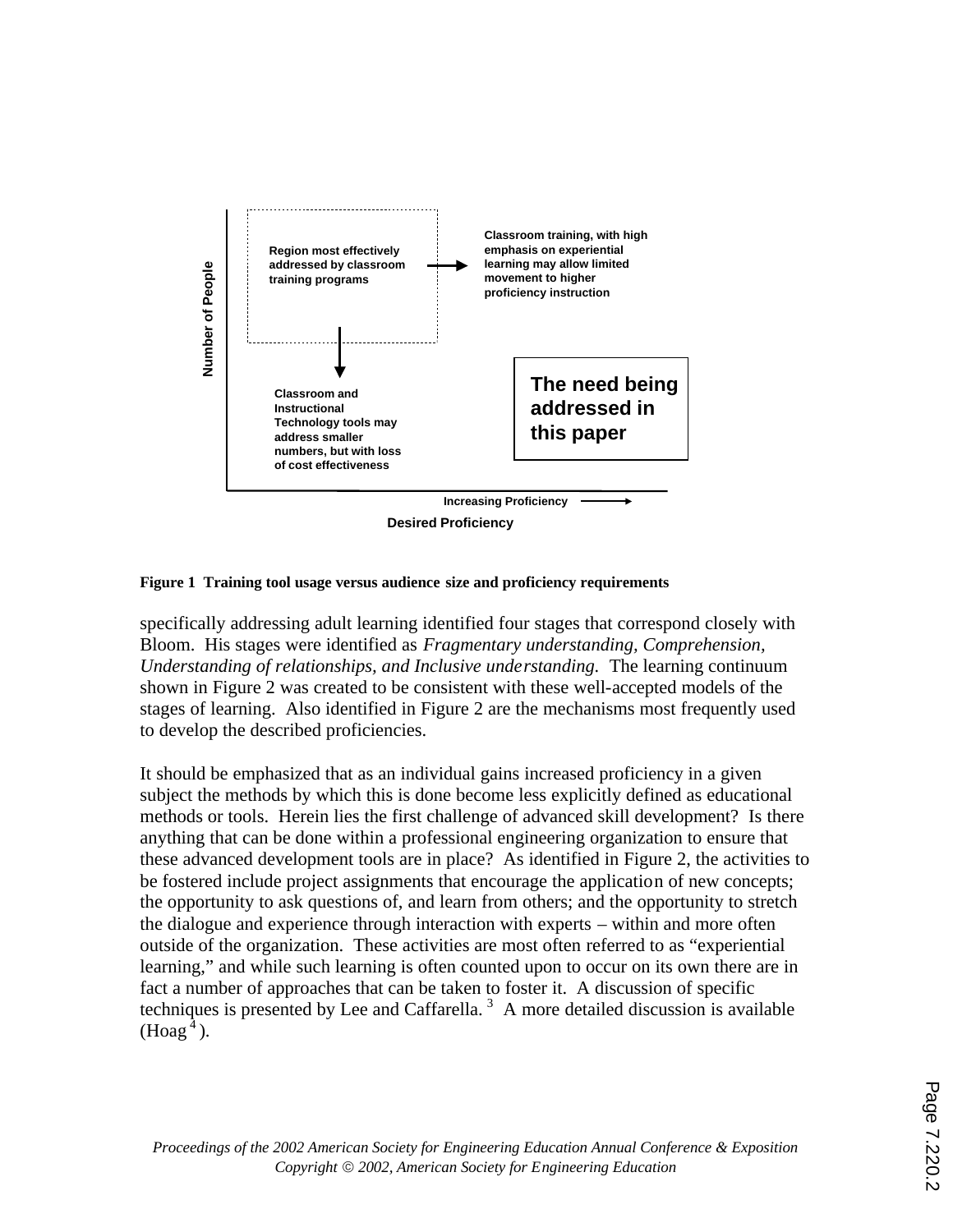

## **Figure 2 The learning progression, with examples of appropriate learning tools**

A few examples are cited here, with descriptions of how they might be applied in an engineering organization.

Critical incidents – in the context of an engineering problem this technique would involve having class participants present specific problems they have faced, and using these practical problems to discuss solution techniques. It may be appropriate in some situations, but is limited by the fact that most engineering problems must be addressed immediately, and cannot be put off until the next class session.

Coaching – the learner performs a new analytical or experimental technique while being observed by, and receiving feedback from, an expert in the application of the technique. This approach allows direct, hands-on learning to occur in an environment where the risk of error is minimized, and the individual can obtain immediate answers to questions. The learning occurs very rapidly with a minimal investment of resources. If such opportunities are formalized, the inefficiencies of individually seeking out guidance are minimized.

Clinics – an opportunity is arranged for learners to present their application of what they learned to a panel of experts, in a non-threatening critique and discussion forum. While this technique is seldom used in industrial settings, it can be very effective. One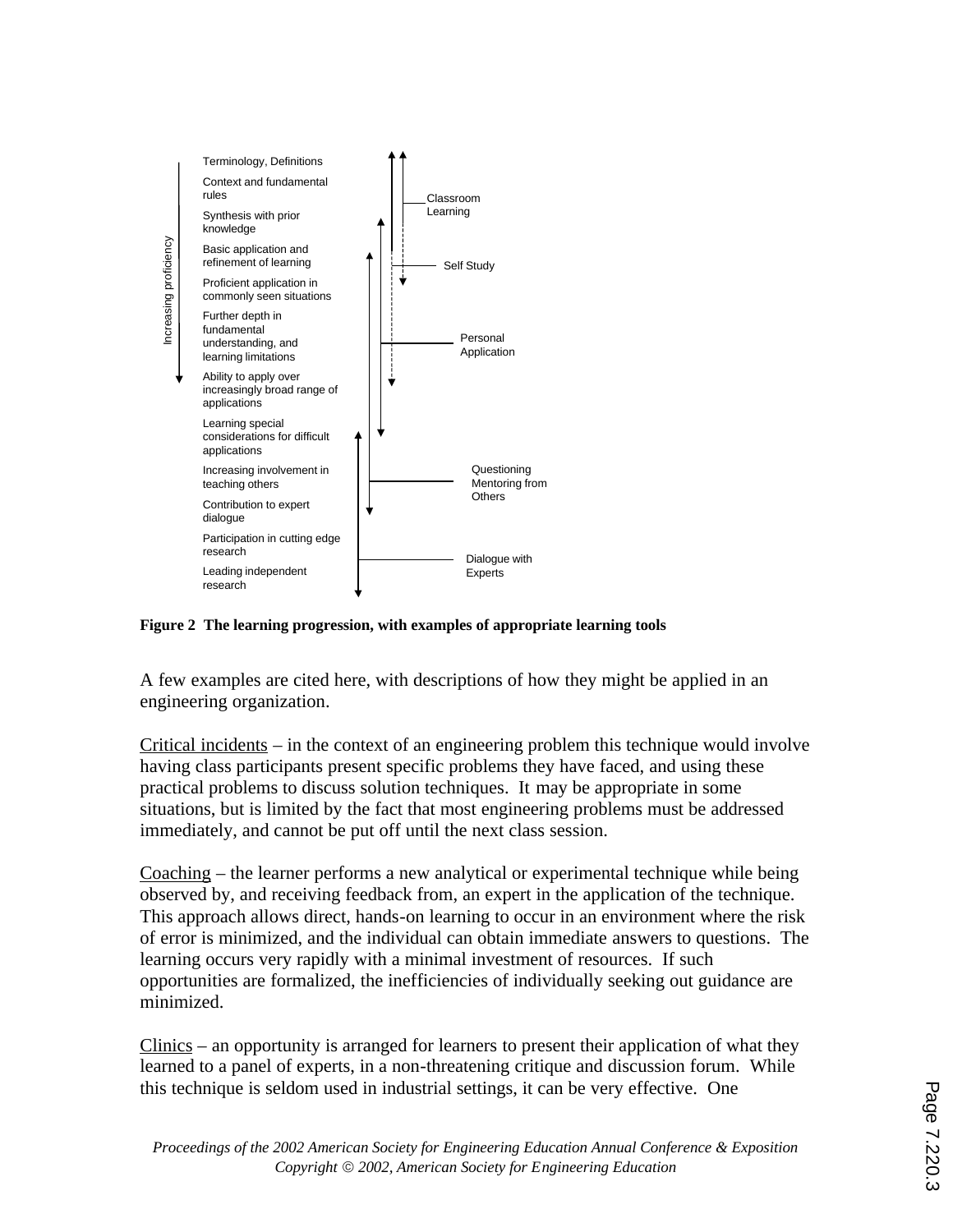approach might be to use the clinic in conjunction with a classroom training program. Individuals or teams within the class are given an assignment to complete a project. A team of experts is brought into the classroom to then review the projects, hear from the learners, and provide feedback to them. Using the technique in a classroom setting makes it far less intimidating than if the same technique were applied in the review of someone's day-to-day work.

The examples just cited are intended to demonstrate that a variety of specific approaches can be taken to explicitly support advanced proficiency development in the workplace. Returning to the challenge presented in Figure 1, we now have the tools with which we can support the development of advanced proficiencies in small numbers of people. The remaining steps are summarized in the paragraphs that follow.

In any given technical department or group it is desirable to always have a small number of expert practitioners to whom others can go for guidance and mentoring, and who can be called upon to lead the most complex and challenging assignments. The majority of the department will then be made up of technically competent people at various levels of experience, including a few engineers new to the profession. One of they key steps in professional development is that of succession planning. This involves looking to the majority group of engineers to develop the proficiencies required as the expert practitioners retire or make career moves.

The technical leadership of the department, perhaps working with a training director, must identify the combination of subject matter and proficiencies required of the expert practitioner. A *learning matrix* can then be defined for the particular area of expertise. This matrix sets the expectations… In what topics or subjects must the engineer develop proficiency? What level of proficiency is expected?

The next step in supporting technical development is to provide guidance for the engineer and supervisor to aid in achieving the desired proficiencies. For each subject of learning a variety of recommendations is provided. The recommendations may include work assignments that require the particular subject, mentoring, or approaches such as the examples listed earlier (Critical Incidents, Coaching, Clinics).

In large organizations the items just described can be made available to the entire technical workforce. The learning matrices of expected subject areas and proficiencies for a variety of positions can be made accessible. For each subject area recommendations of ways to develop the needed proficiency can also be supplied. This combination provides a foundation from which employees and their supervisors can create skill development plans that take into consideration both short-term needs and long-term career interests.

References:

1. Bloom, B.S. (Ed.): Taxonomy of Educational Objectives: The Classification of Educational Goals, Handbook I: Cognitive Domain, David McKay Company, Inc., New York, 1956.